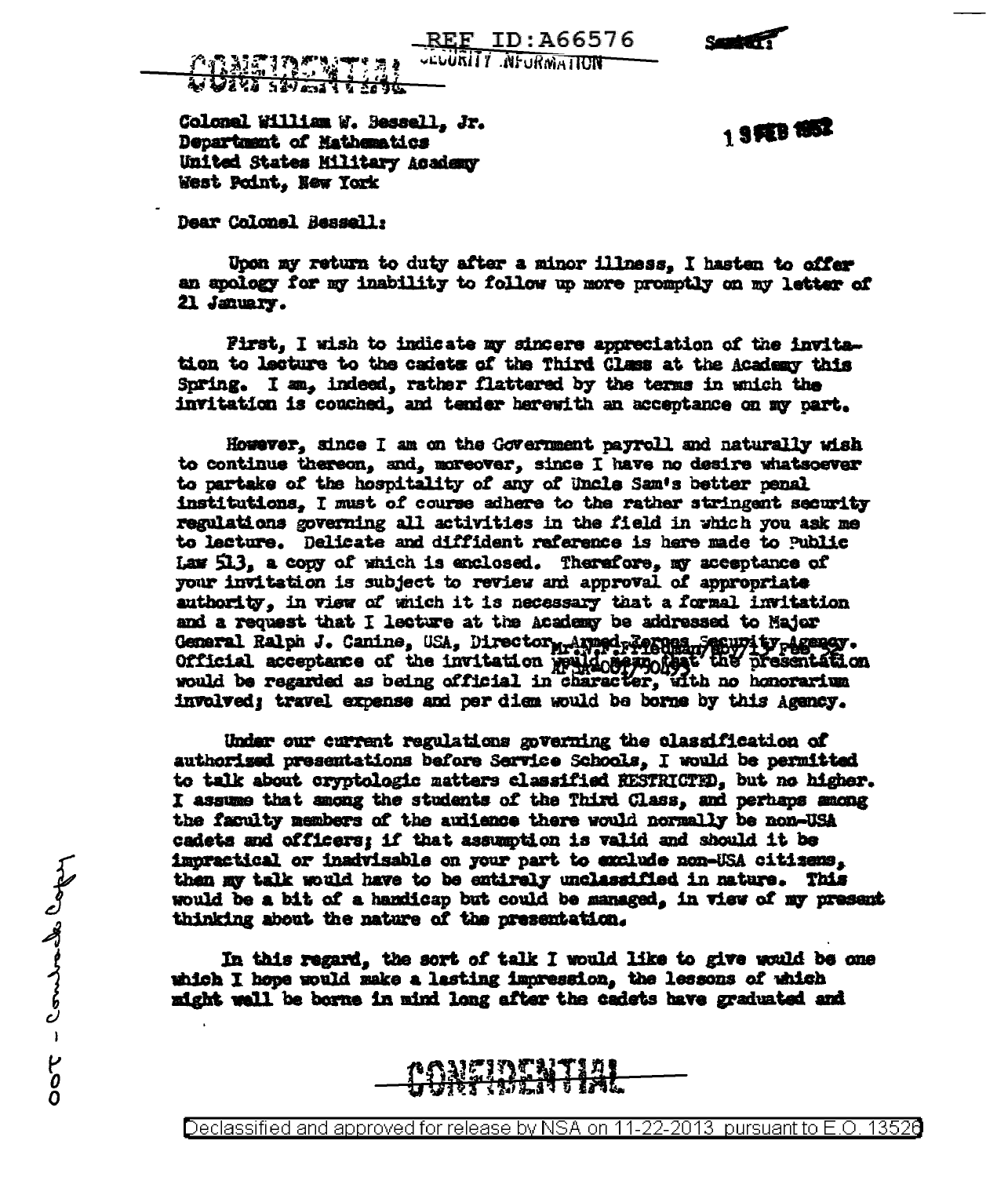## 

have assumed the responsibilities of active military careers. My thought here is succinetly embodied in the second paragraph of the statement of the purpose of your course in Probability and Statistics. It is highly probable that most of the graduates of the Academy will have some direct or indirect contact with cryptology in their future careers. An appreciation of some of the many pitfalls in cryptegraphy may help them to play a proper role in maintaining the security of their own military communications: and an appreciation of some of the achievements of cryptography and cryptanalysis will help those graduates who may later on be in positions where the results of communications security and communications intelligence operations will be of great official significance to them.

Therefore, it is my present idea to give a more or less informal talk on the historical background of cryptology, selecting authentic examples to illustrate the part played in the past by cryptography and cryptanalysis in warfare and diplomacy. The talk would be fully illustrated by lantern slides. Of considerable interest, too, would be some exhibits I could bring with me by way of old and modern books on the subject, historically important cipher documents and devices, etc.

Your letter does not mention the length of the period normally alloted to a lecture. In other Service Schools it is 50 minutes. I could, of course, compress the entire talk into one such period but it would be better. I think, to have two 50-minute periods, with a 10-minute break between the first and the second. However, this may not be practicable because of scheduling or other considerations and if so. please do not besitate to tell me, for I can "tailor" the talk to meet your requirements or desires.

By all means. I would want the talk to be informal and chatty in nature; hence, the Electricity Lecture Room appears much better suited to the purpose than the Department of Army Theater, even though it would mean that I would have to give the talk twice. This is a burden I would be glad to assume if it will be conducive to giving the cadets a useful and interesting presentation.

As you indicate, the details as to the plan of travel, hotel or VOQ accommodations, and so on can be arranged later. At the moment the date mentioned by you, "on or about 28 May 1952," appears quite suitable for me. The exact date, or dates (if the talks are to be on two successive mornings) can be fixed later.

Please give my cordial greetings to Colonal Nicholas and to Lieut. Colonel Horridge, and tell them that if my visit comes off as planned. I hope to justify their enthusiastic recommendation in my behalf or. if not, to return the price of admission.

Command State